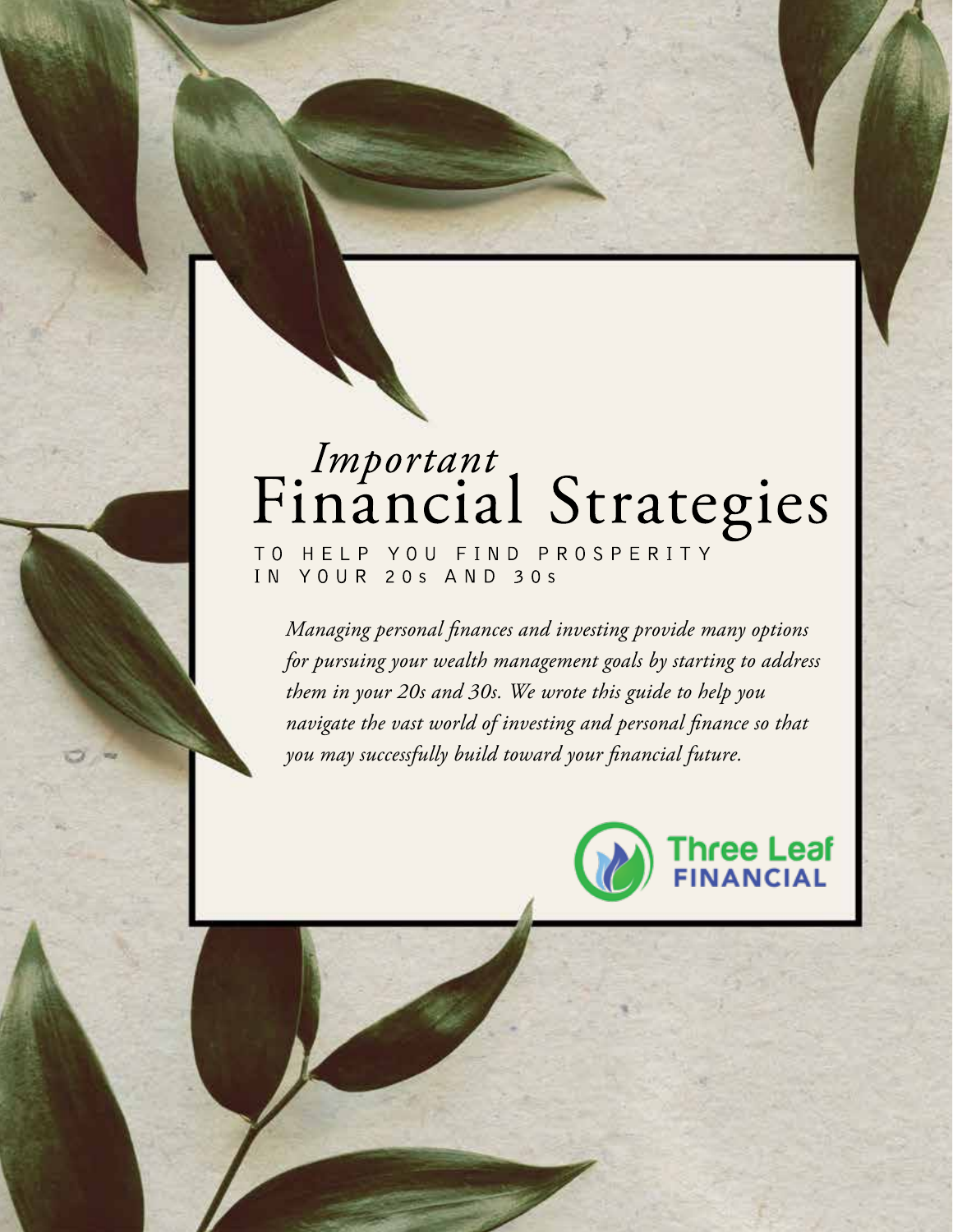## Personal Finance *and* Investing Guidance

TO ADDRESS TODAY

In your 20s and 30s, you probably have quite different perpriorities than your parents. Instead of managing Social SIRA contributions, you might be worrying about digging debt, buying a house, or establishing yourself in a n your 20s and 30s, you probably have quite different personal finance and investing priorities than your parents. Instead of managing Social Security benefits and catch-up IRA contributions, you might be worrying about digging yourself out of student-loan

You will also have a different retirement to navigate than that of baby boomers. Today's retirees can look forward to Social Security income, defined-benefit pension plans, and the benefits of decades-long careers. The next generations of retirees may not have those assurances, making personal savings and investing critical.

Early financial strategizing can help you get out of debt faster, save for important life goals, and give you a head start on retirement. Here are 6 powerful moves that can help jump-start your financial future:

#### 0 1 . T A K E C O N T R O L O F YOUR HEALTH

The quality of your health can directly relate to the quality of your financial standing. Medical debt is the leading cause of bankruptcy in the United States.<sup>1</sup> If you are not currently covered by health insurance, you should make it your first financial priority.

Studies show that young Americans (age 18–34) are the age group most likely to go without health insurance.2 According to several Gallup polls in 2017, 16.6% of people aged 18–25 and 20.4% of people aged 26–34 were uninsured. Meanwhile, the national average for the uninsured is lower, at 11.7%.<sup>3</sup> If you do not have employer-sponsored insurance, you may not want to incur the costs of annual checkups and doctors' visits.

Gambling on your health is a mistake. Avoiding medical visits can cause relatively minor medical or dental issues to worsen and become serious health and financial problems. Even if you are generally healthy, a car accident or unexpected illness can bankrupt you. And when looking to your future, the quality of your health can

affect your retirement costs. Today's female retiree can expect to pay \$135,000 on health-care expenses alone, while a male retiree can expect to pay \$125,000.4 Costs are only increasing; paying for health care 30 or 40 years from now in retirement could be even more costly, especially if you have poor health.<sup>5</sup>

Fortunately, being young has many advantages, one of which may be lower insurance premiums. Basic health insurance does not have to cost a lot of money. If you are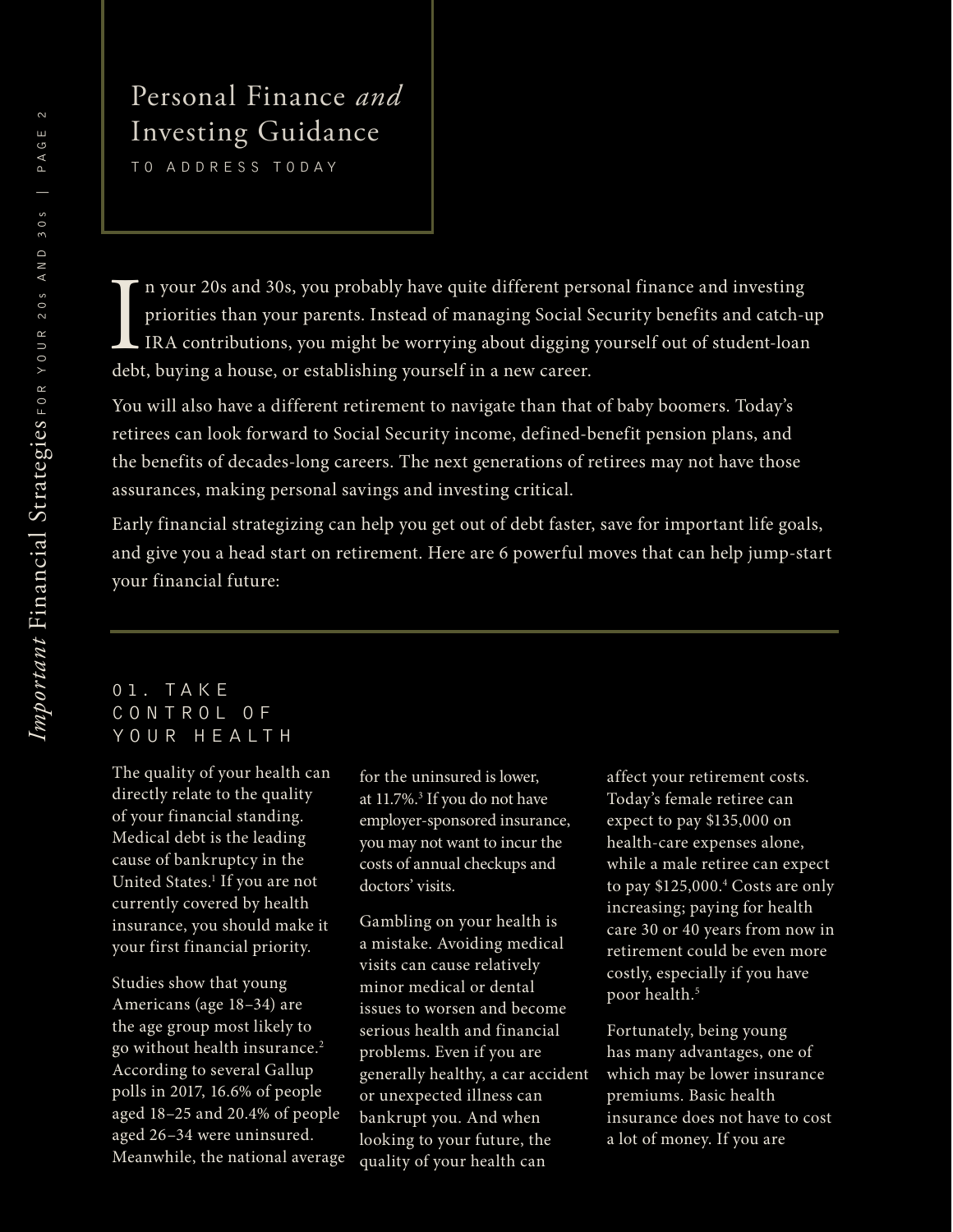the age of 26, you may be able to get coverage under your parents' policy. If you are not eligible for employer-sponsored or your parents' insurance, you can shop for health-insurance plans on the Affordable Care Act (ACA) federal or state insurance exchanges. Visit www.healthcare.gov to find a plan that works for you. Depending on factors like age, income, and health status, you can qualify for lower monthly premiums that take the sting out of high health-care costs.

#### 02. NEGOTIATE A BETTER SALARY

If you are like most Americans, you will make the majority of your wealth by working a job and collecting a paycheck. One of the savviest financial plays you can make early in your career is to learn how to negotiate a higher salary. Since your employers will base subsequent raises and job offers on your previous salary, you can drastically improve your lifetime wealth by setting a good standard early on. And doing so is important; today's millennial employees are making 20% less than their parents did at the same age.<sup>6</sup> Fortunately, according to one study, 70% of employers will negotiate starting salaries with college graduates on entry-level jobs.7 So while wages may not be on the same level they were in decades prior, you can still maximize the salary you bring home.

Here are some negotiating tips for boosting your salary:

- Do not be afraid to ask for a raise or salary bump.
- Demonstrate why you are worth more money.
- Do your homework so you understand the market for your skills.
- Ask for written goals, and set a future date for another review if initially declined.
- Consider salary alternatives, like performance bonuses and noncash perks, that can improve your lifestyle.

#### 03. FIGURE O U T Y O U R FINANCIAL GOALS

Take a moment to think about what you want out of life. Do you dream about owning a home? Do you want to travel every year? Do you want your children to go to college?

## *Average* Annual Salary A G E

16–19: \$21,840  $20 - 24: $27,456$ 25–34: \$39,416

Source: "The Average Salary for Americans at Every Age." Business Insider. http://www.businessinsider. com/the-average-salary-foramericans-at-every-age-2017-4.

Whatever your personal goals are, you'll need to prepare for them.

*Your goals might include the following:*

#### **Additional education:**

College, graduate school, and advanced certificate programs can open doors and seriously boost your career prospects. However, tuition and fees for public, four-year colleges increase by 3.5% each year.<sup>8</sup> Living expenses and little-tono income (depending on your employment status as a student) will also raise the cost of education. Preparing now can help ensure you create a strategy to balance your college savings and loan needs.

**A house:** Owning a house is still the dream for many young Americans and a way to stabilize their financial lives. In fact, for homeowners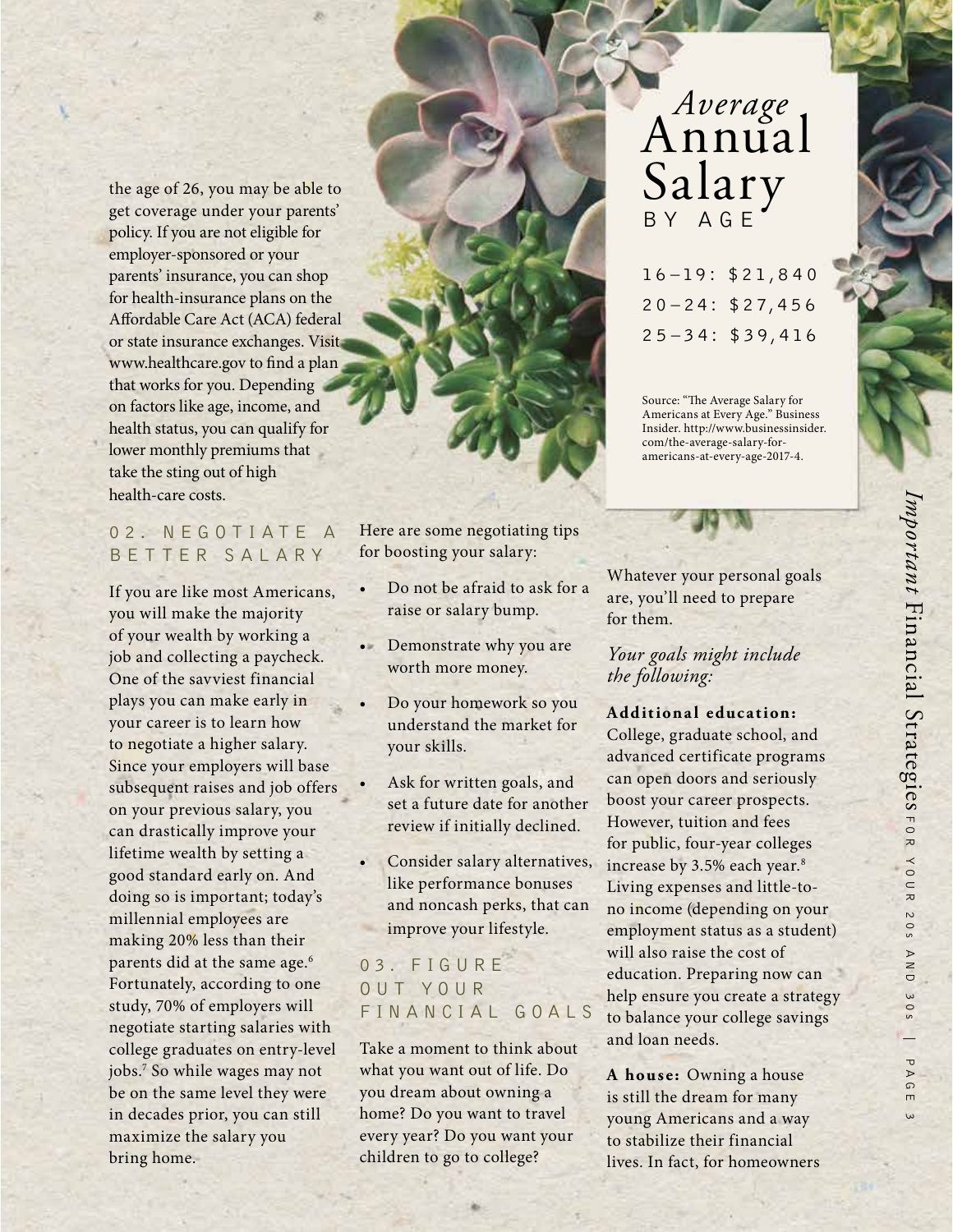between the ages of 18–34, 79% believe that buying their homes positively affected their financial futures; further, 86% believe that owning is more affordable than renting.9 For most people, a house will be the largest purchase they ever make. Now's the time to prepare by saving for a down payment, learning about your credit score (and fixing it if necessary), and studying market trends in your area. An investment representative can help you run the numbers on renting versus buying so you understand your options.

**A business:** Being a business owner is popular among millennials, with 49% planning to start their own business within the next 3 years. And 62% of them have an idea for a dream business they want to start.<sup>10</sup> If you aspire to be an entrepreneur, then preparing financially will help you get ahead. Create the vision for the company you want to build, and identify the overhead you need to get started. From there, you can develop the ongoing financial strategies to help you launch a business with a sound financial standing.

**A sabbatical:** An increasing number of Americans in their 20s and 30s are taking time off from their careers to travel, pursue passion projects, or make a difference in the world. If a career break is in your future, some advance goalsetting can help ensure that you have enough money set aside and don't have to worry about finances while you are out of the rat race.

## *Helpful* Financial Tools

MINT Connect to financial accounts so you can budget and track expenses.

CNN MONEY Learn about investing and other important financial topics.

DOXO Make household payments hassle-free.

ANNUALCREDITREPORT.COM Check your credit for free every 12 months.

> HEALTHCARE.GOV Shop for health insurance.

#### 04. PAY DOWN AND ELIMINATE DEBT

When we think about saving and investing, most people's minds immediately turn to retirement. While retirement is an important goal, many other intermediate life objectives also require you to develop financial strategies.

The amount of debt that individuals from 21 to 34 years old hold is staggering: 31% of U.S. consumer debt is in the hands of this demographic.11 And for those who took out school loans to attend college, the average loan was for \$30,000.12

School loans are not the only debt items holding younger Americans back. People born in the 1980s and 1990s hold an average credit card debt of \$3,542—and they use roughly 36% of their available credit. Meanwhile, a report from the Federal Reserve revealed that the average Annual Percentage Rate (APR) for variable-rate credit cards is 14%.14

If you are living with significant debt, paying it off is one of the smartest financial moves you can make. You are likely paying more in terms of interest than you are likely to earn by investing.

The chart on the next page compares historical returns for investments against interest rates on school loans and credit cards.

You can see that the high APR on most credit cards pales in comparison to the historical performance of the market. For most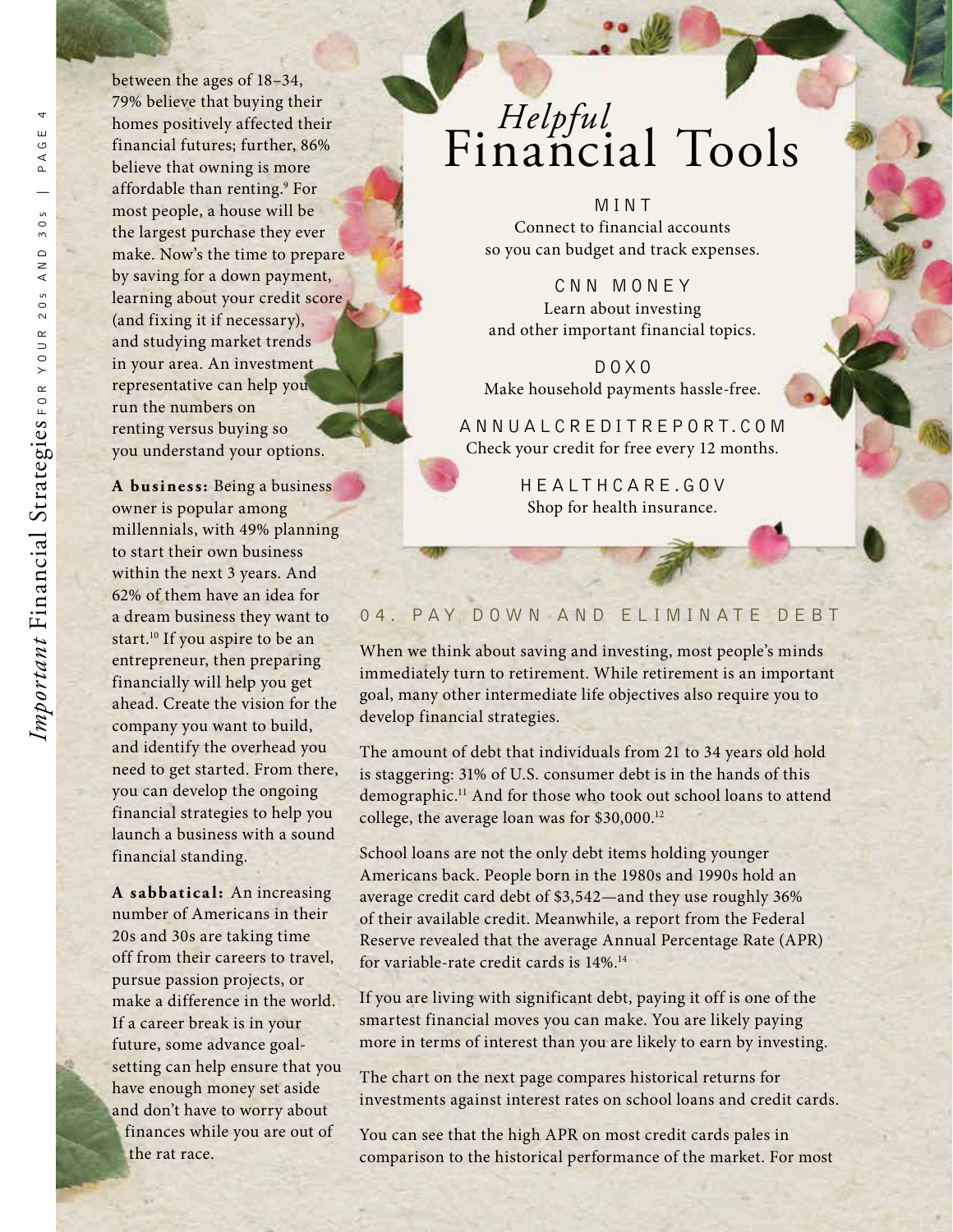

*"It is only the farmer who faithfully plants seeds in the Spring, who reaps a harvest in the Autumn." —B. C. Forbes*

*Important* 

Financial Strategies

FOR YOUR 20

s AND 30

s | PAGE 5

#### Sources:

S&P, 3-Month Treasury and 10-Year Treasury:

http://pages.stern.nyu.edu/~adamodar/New\_Home\_Page/datafile/histretSP.html APR: https://www.federalreserve.gov/releases/g19/current/

(2014)

(2017-2018)

Stafford Loan: https://studentaid.ed.gov/sa/types/loans/interest-rates

people, it makes sense to pay off expensive debt instead of investing at lower rates of return. Every dollar that you pay toward your debt reduces the amount of your money that goes to interest. Student-loan interest rates are typically lower than most other forms of unsecured debt—such as credit cards and medical bills—making the decision about whether to pay down debt instead of investing more complex.

If you are not sure whether to pay down your debt or start investing, a financial representative can help. The professional can explain the advantages and disadvantages of each option and help you make the right decision for your needs.

#### 05. PROTECT YOUR CREDIT

For better or worse, your credit score is one of the most important indicators of your financial health. A variety of people can use your credit

to make decisions about you, such as lenders, employers, and landlords. Among other debt characteristics, your credit score can reveal whether you pay bills on time or have ever defaulted on a loan. Damaged credit can be very costly over time. The chart below shows how credit scores can affect mortgage points.



Source: Trulia, Fannie Mae. Chart assumes conventional purchase mortgage and 20% down payment.

This graph details a \$250,000 mortgage that is assessed 1 loandiscount point, resulting in \$2,500 of closing costs. High credit rating scores-such as 740-show you are a less risky borrower, while lower credit scores reveal higher risk. Mortgage lenders give applicants with lower credit scores a higher risk rating, since lower scores indicate a higher risk of applicants defaulting on their mortgages. Thus, lenders will assign higher borrowing costs when you pose more risk to them as a borrower. This calculation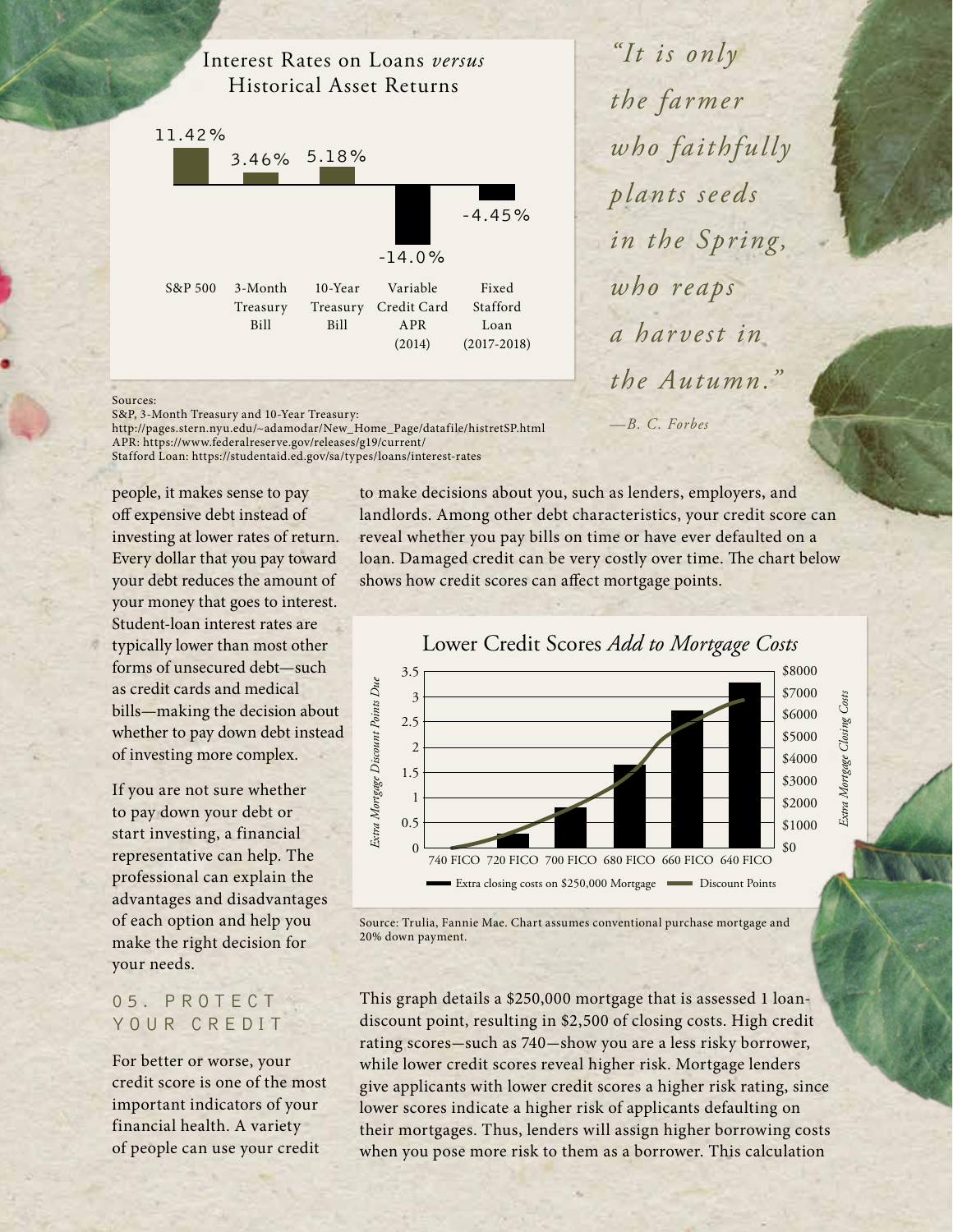*"Someone is sitting in the shade today because someone planted a tree a long time ago."*  —WARREN BUFFET

translates into higher closing costs, such as shown in the graph on the previous page. For example, a 640 credit score incurs \$7,000 in closing costs, whereas a 740 credit score incurs \$0 in closing costs. Many people can't afford to pay these extra costs at closing and choose to convert the discount points into an increased mortgage rate, raising the overall cost of the loan. Typically, every discount point converts into a 0.25% increase in mortgage interest.<sup>15</sup>

In short, the financial consequences of less-thanstellar credit can haunt you for decades. Unfortunately, no secret formulas or easy fixes exist for bad credit. Rehabilitation takes time and discipline, but improving your credit is entirely possible.

Here are some simple steps that you can take now to improve and protect your credit:

- Check your credit report every year for free, and dispute any errors.
- Pay all bills on time by setting up payment reminders or enrolling in autopay when possible.
- Avoid late charges (all collections report to the credit bureaus).
- Pay down any balances on cards (high balances relative to your total available credit ding your credit score).
- Pay off your credit cards in full each month.

06. SAVE AND I N V E S T F O R THE FUTURE

#### *Saving*

Trying to save when you are early in your career and living paycheck to paycheck are tough. A few strategies can help you establish good saving behaviors even when you do not have a lot of extra income.

- **•** Automate your savings: The simplest way to save is to automatically direct a portion of each paycheck into your savings and investment accounts. You will quickly become used to your adjusted budget, and your savings will grow automatically.
	- **Focus on saving a percent a ge of you r income:** Even if you can only save 5%, as your income grows, your savings will rise to scale.
	- **Build saving into your budget**: Including a monthly savings goal in your budget makes sticking to your plan more likely than if you save whatever money remains at month's end.

#### *Investing*

Along with saving, investing is one of the best ways to grow and protect your hard-earned wealth over the long term. When you are in your 20s and 30s, retirement can seem a long way off, but it is important to start saving for retirement as soon as you can. Why? You may seize the benefits of compound interest, which may continue to help grow your money by building interest on the starting amount you invest.

Let's say Joe is a 25-year-old investor who makes a single \$5,500 contribution to a Roth IRA. If his portfolio earns an average rate of 8% per year, that single contribution could grow to \$119,485 by the time Joe's 65, even if he doesn't add another dime to his IRA. However, if Joe waits until age 35 to start investing, that same \$5,500 investment would only grow to \$55,345. While a simplistic

### *Intermediate* Financial Goals

- Build on the good financial habits you have set in your 20s or recommit to better ones.
- Max out your retirement plan contributions, especially if you have an employer match.
- Set 5-year financial goals for major life expenses, like a house, a wedding, a car, or a milestone vacation.
- Pay off your student loans.
- Start thinking about college savings for your children.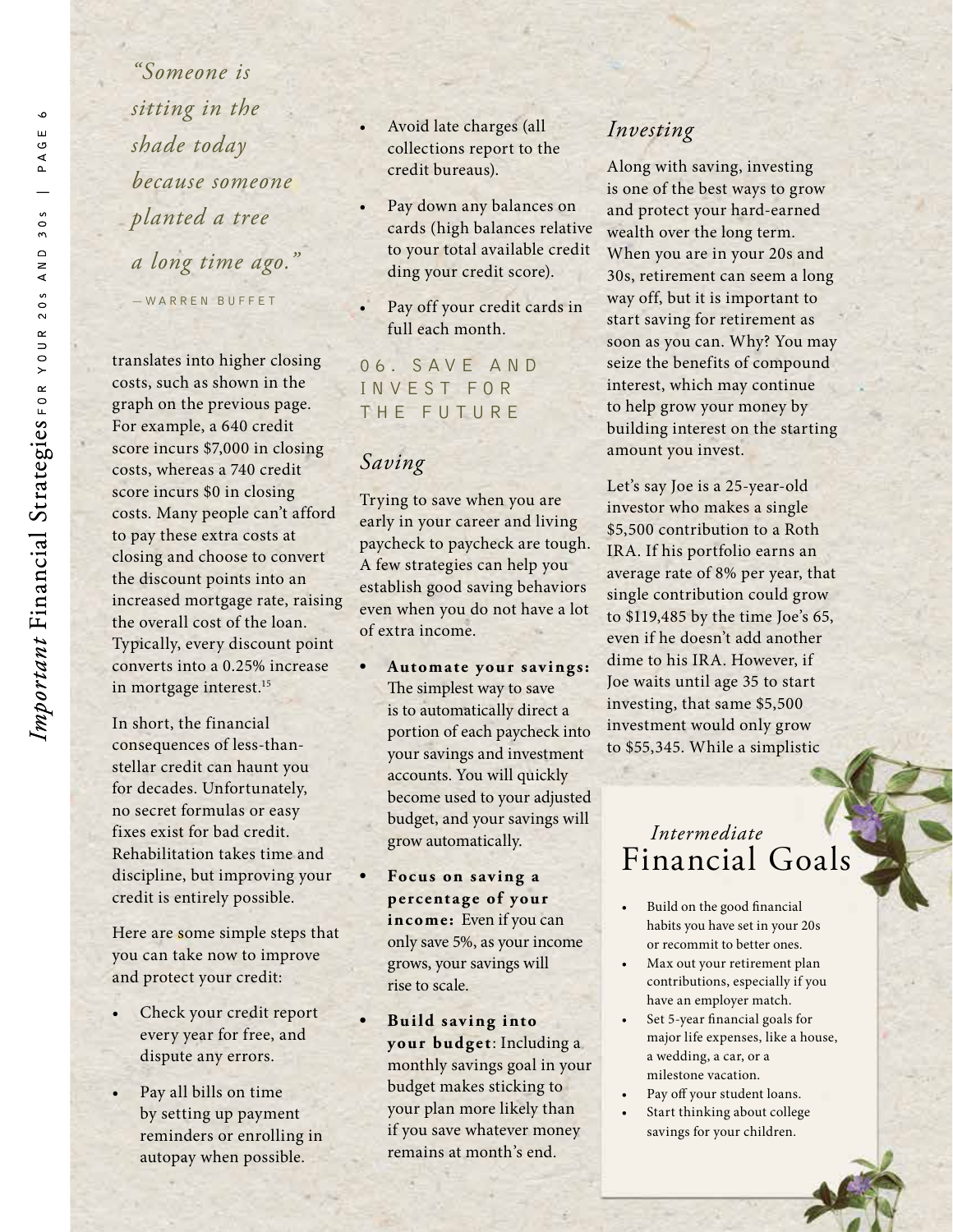

example that discounts the effects of fees, inflation, and is not representative of any specific investment, the basic principle is evident: Time is one of the most important ingredients to long-term investment success.

Putting your money to work through investing gives you a greater potential for return than saving alone. It is important to know that all investments involve some degree of risk. Understanding and managing risk is one of the most essential pieces of a long-term financial strategy. Though it is impossible to remove all risk from investing, professional investors use tools like diversification\* and asset-allocation strategies to help mitigate some risks.

The reward for taking on risk is the potential for greater investment return. If you have financial goals with longterm horizons (generally 5–10 years away), you may be able to accept additional risk by prudently investing in assets like stocks and bonds. Savings that you earmark for shortterm financial goals should generally be in cash or cashequivalent securities. Keep in mind that it is a good idea to speak to a qualified investment professional before making any investment decisions.

Markets can be volatile and many investors may worry that stocks are too risky. However, a portfolio that contains too little risk can reduce your potential for long-term growth and leave you vulnerable to

inflation, which slowly eats away at returns each year. While stocks generally have a greater potential for loss than most bonds and fixed-income investments, they also have a greater potential for gain over the long term.

As a long-term investor, it is important to develop a clear understanding of your goals, risk appetite, and timeline. Financial representatives can work with you to develop a clear-eyed evaluation. A professional can help you identify your risk comfort and an investment strategy that helps you mitigate risk while pursuing your long-term financial goals.

#### *Take Your Investing to the Next Level*

Financial representatives are not just for older, wealthier investors. They work with a variety of investors at all stages of life and can help you build a strategy for the future. New investors often start out investing on their own and then turn to a financial professional when they want access to sophisticated tools, experienced advice, and help developing targeted financial goals. A good investment representative can help you find the answers to important questions, like the following:

- Should I pay off my debt first, invest first, or both?
- How much should I be contributing to my company's retirement plan?
- Do I need a Roth IRA?
- Which investments are right for me?

#### IN CONCLUSION

We hope that you have found this guide interesting and informative. While tackling all of these financial moves at once may seem overwhelming, you can start today by focusing on small steps and establishing good habits. Remember, there's no better time than now to start taking control of your finances.

We also want to offer ourselves as a resource to you, your friends, and your family. We are happy to answer questions about your current financial situation and future goals. If you have any questions about the information presented in this report, please contact us. We would be delighted to speak with you.

Sincerely,

Derek N. Sauerwine Advisor & Founder